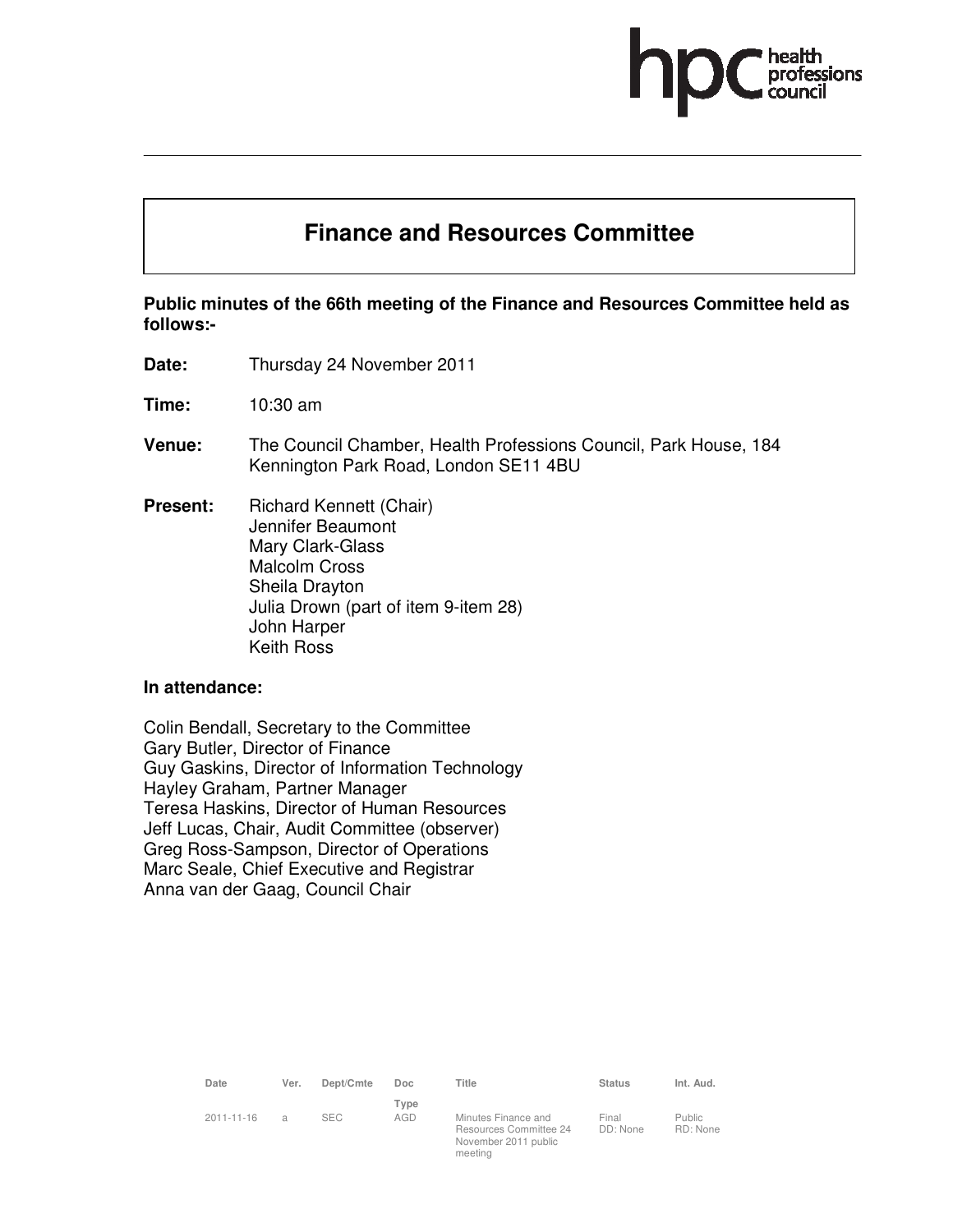# **Item 1.11/106 Nomination of Committee chair (report ref: FRC 80/11)**

1.1 The Committee was invited to nominate a Chair to preside at any meeting of the Committee. Mary Clark-Glass proposed Richard Kennett as Chair and this was seconded by Sheila Drayton. There were no other nominations. The Committee nominated Richard Kennett as Chair.

# **Item 2.11/107 Apologies for absence**

2.1 Apologies for absence were received from Arun Midha and Eileen Thornton. The Committee noted that Julia Drown was at another meeting and would attend part of the Committee meeting.

# **Item 3.11/108 Approval of agenda**

3.1 The Committee approved the agenda, subject to considering the six month reforecast as item 8 and the five year plan as item 9. The Committee agreed that the paper on the registrant creditors policy should be withdrawn from the agenda, as the Executive was awaiting legal advice on the policy.

## **Item 4.11/109 Declarations of members' interests**

4.1 All Council members declared an interest in item 16 (Council and Committee members' fees and allowances).

# **Item 5.11/110 Minutes of the Finance and Resources Committee meeting of 7 September 2011 (report ref: FRC 81/11)**

5.1 It was agreed that the minutes of the 65th meeting of the Finance and Resources Committee should be confirmed as a true record and signed by the Chair.

## **Item 6.11/111 Matters arising (report ref: FRC 82/11)**

- 6.1 The Committee received a paper to note from the Executive.
- 6.2 The Committee noted the actions list as agreed at the last meeting.
- 6.3 The Committee noted that, following the discussion at the last meeting about an attack on the online register, the Executive had contacted other healthcare regulators to see if they had experienced similar attacks. While other regulators had not been affected to date, the Executive believed that the visibility of the online register made it more likely that it would be subject to attacks. The Committee noted that there were controls in place to mitigate against attacks.

| Date       | Ver.           | Dept/Cmte  | Doc.        | Title                                                                            | <b>Status</b>     | Int. Aud.          |
|------------|----------------|------------|-------------|----------------------------------------------------------------------------------|-------------------|--------------------|
| 2011-11-16 | $\overline{a}$ | <b>SEC</b> | Type<br>AGD | Minutes Finance and<br>Resources Committee 24<br>November 2011 public<br>meeting | Final<br>DD: None | Public<br>RD: None |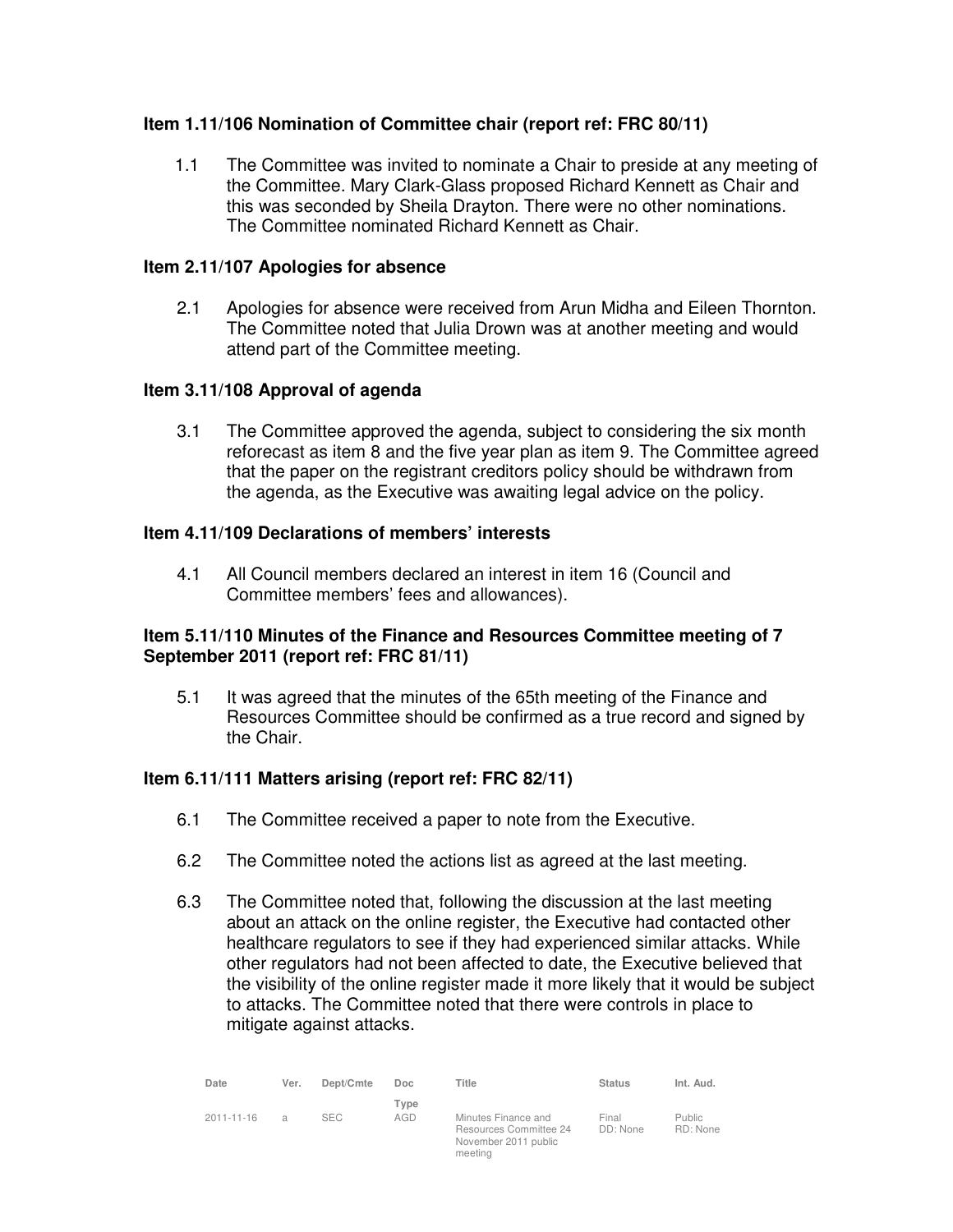# **Item 7.11/112 Finance report (report ref: FRC 83/11)**

- 7.1 The Committee received a report on the work of the Finance Department.
- 7.2 The Committee noted that, in relation to the Flexiplan pension scheme (the former pension scheme for employees), on 27 September 2011 HPC had attended a meeting of employers who were members of the scheme. At the meeting, employers had been advised that due to the recent downturn in the value of shares, monthly payments towards funding the deficit of the scheme would continue. The shortfall would be monitored and if the deficit reduced in the future, there might be an opportunity for employers to stop payments. Any surplus would be distributed among current pensioners.
- 7.3 The Committee noted that the Council for the Professions Supplementary to Medicine pension scheme was in the final stages of being wound-up. The Executive expected that this would be completed before the end of the 2011-12 financial year.
- 7.4 The Committee noted that Mazars (HPC's internal auditors) had begun work to examine the on-going differences in the amount of deferred income recorded on the NetRegulate registration system and the Sage accounting system. The work had identified that the two systems recorded some transactions at different points in the month. The Committee noted that the work to date had enabled significant reductions to be made in the differences between the two systems.
- 7.5 The Committee noted that, at 30 September 2011, there had been an operating surplus of £132,000, compared with a budgeted deficit of £34,000. The Committee noted that readmission fees had been £131,000 less than budgeted, due to an assumption that a readmission fee would be charged in all cases. However, HPC did not charge for readmissions made within a month of lapsing. The assumption had been corrected for the purposes of preparing the six month reforecast.

# **Item 8.11/113 Six month reforecast (report ref: FRC 94/11)**

- 8.1 The Committee received a paper to note from the Executive.
- 8.2 The Committee noted that the reforecast indicated a deficit of £109,000 for the end of the financial year, compared to the original budgeted deficit of £88,000. The causes of the forecast deficit included: lower readmission fees than budgeted; a higher number of renewals at the discounted rate for registrants within two years of graduation; and higher expenditure on projects than budgeted. The Committee noted that a significant constraint on projects was employee time, rather than expenditure.

| Date             | Ver.           | Dept/Cmte  | Doc.        | Title                                                                            | <b>Status</b>     | Int. Aud.           |
|------------------|----------------|------------|-------------|----------------------------------------------------------------------------------|-------------------|---------------------|
| $2011 - 11 - 16$ | $\overline{a}$ | <b>SEC</b> | Type<br>AGD | Minutes Finance and<br>Resources Committee 24<br>November 2011 public<br>meeting | Final<br>DD: None | Public.<br>RD: None |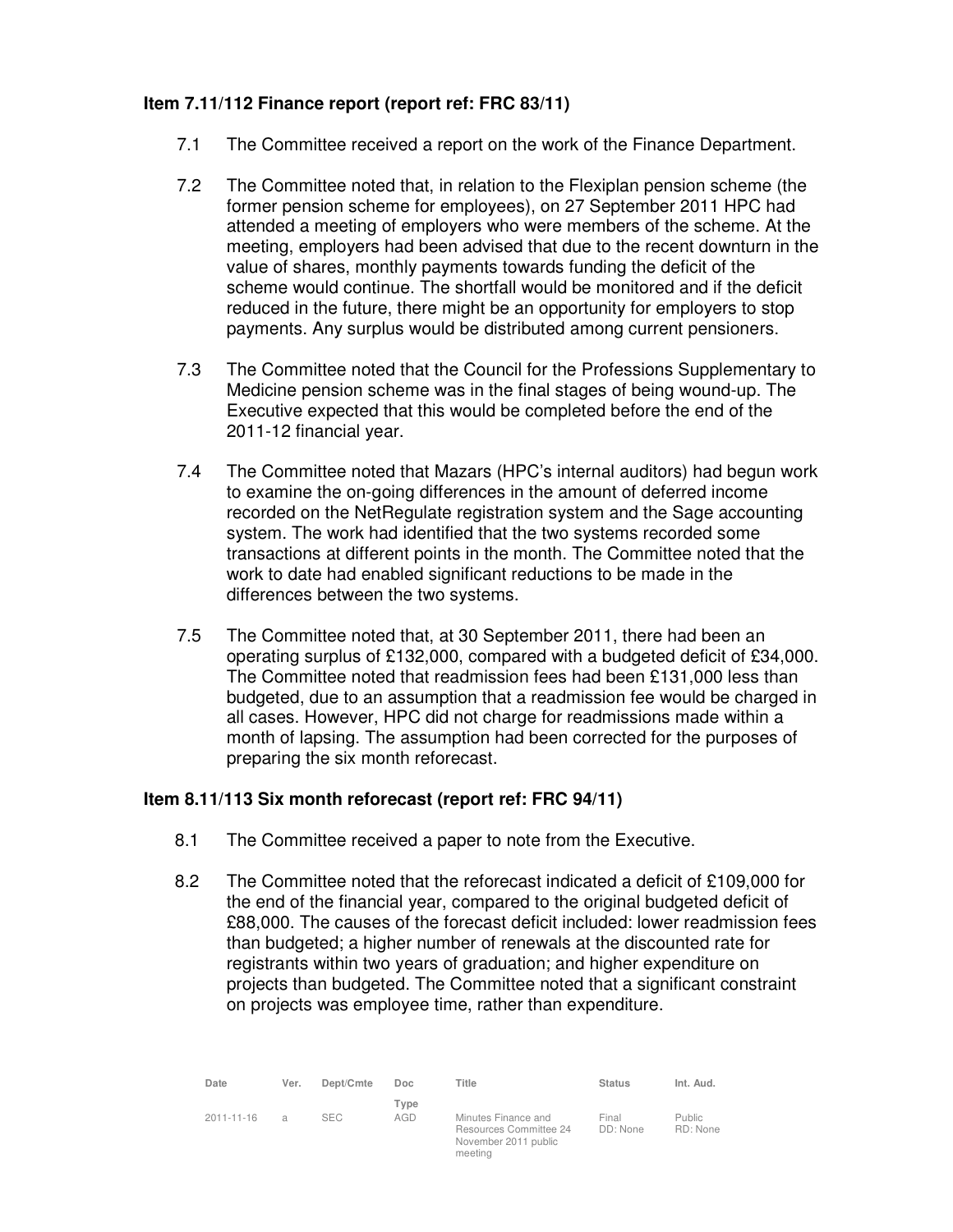8.3 The Committee noted that the Executive actively managed expenditure and would defer spending where appropriate. The Committee noted that income and expenditure for the current financial year were very closely aligned to budget. It would be challenging to ensure that these remained closely aligned for the rest of 2011-12.

# **Item 9.11/114 Five Year Plan (report ref: FRC 88/11)**

- 9.1 The Committee received a paper for discussion/approval from the Executive.
- 9.2 The Committee noted that the five year plan was intended to verify HPC's financial and operational viability under a set of key and secondary assumptions. The plan was intended to be a broad indicator of HPC's position, rather than a forecast. The Committee noted the following points:
	- the plan assumed that fees would not be increased until year 3 (2014- 15);
	- expenditure in most departments would not increase significantly, although there would be significant increases in expenditure and the number of employees in the Education and Fitness to Practise Departments; and
	- approximately 85,000 social workers in England would be transferred from the General Social Care Council (GSCC) to HPC's Register during 2012-13. The impact of the transfer on HPC's operations was expected to become clear during that year.
- 9.3 The Committee noted that it had discussed the forecast of registration numbers at its last meeting. The Committee noted that there was evidence of reductions in the number of employees in the NHS, but this had not been reflected in the number of registrants. The Committee agreed that, in order to facilitate discussion, at its next meeting it should receive the forecast alongside the five year plan. The Committee agreed that the forecast should take account of any impact of Continuing Professional Development audits on registrant numbers.

# **Action: RD (by 26 January 2012)**

9.4 The Committee felt that the current version of the plan did not clearly explain the assumptions underlying the figures. For example, the cost of witnesses was forecast to reduce over the period of the plan, while the number of hearings was forecast to increase. The Committee agreed that, for clarity, the plan should be amended to set out the assumptions relating to each section. The Committee agreed that the amended plan should be considered at its next meeting.

# **Action: GB (by 26 January 2012)**

| Date             | Ver. | Dept/Cmte  | Doc.        | Title                                                                            | <b>Status</b>     | Int. Aud.          |
|------------------|------|------------|-------------|----------------------------------------------------------------------------------|-------------------|--------------------|
| $2011 - 11 - 16$ | a    | <b>SEC</b> | Type<br>AGD | Minutes Finance and<br>Resources Committee 24<br>November 2011 public<br>meeting | Final<br>DD: None | Public<br>RD: None |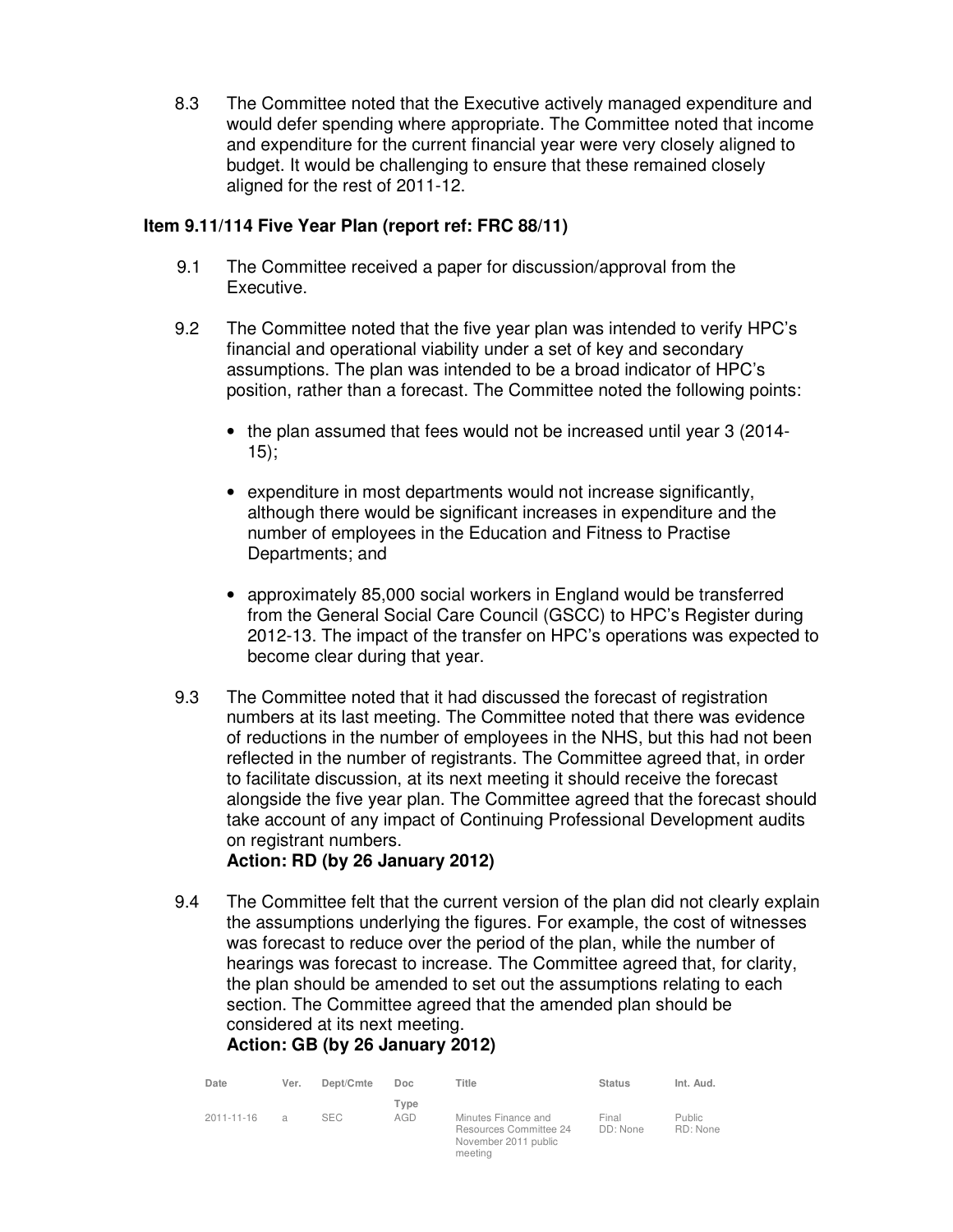# **Item 10.11/115 Human Resources report (report ref: FRC 84/11)**

- 10.1 The Committee received a report on the work of the Human Resources Department.
- 10.2 The Committee noted details of recent appointments.
- 10.3 The Committee noted that the Department's other activities included:
	- conducting an employee attitude survey in July 2011. The Committee received a paper to note on the findings of the survey under item 19;
	- a number of training courses, relating to plain English; project management; and coaching and mentoring. Further courses were due to take place later in the year;
	- work on the transfer of regulatory functions from GSCC to HPC. Recent work had included re-aligning the project timetable with the proposed transfer date of 1 August 2012 and preparing an updated briefing for the Executive Management Team on recruitment in the run up to, and following, the transfer date;
	- updating HPC's policy on engaging agency workers, in order to comply with the requirements of the Agency Workers Regulations, which had come into force in October 2011 and which gave agency workers additional employment rights.

## **Item 11.11/116 Partner Manager report (report ref: FRC 85/11)**

- 11.1 The Committee received a report on the work of the Partners team.
- 11.2 The Committee noted details of recent recruitment, training and appraisals for Partners.
- 11.3 The Committee noted that recruitment for social worker Partners was underway. The application window for 30-35 panel members, 24 registration assessors and 30 visitors had been open from 1 September-14 October 2011. The overall response had been positive and candidates had been shortlisted and invited to interview. Interviews were due to take place between November 2011 and January 2012.

# **Item 12.11/117 Information Technology report (report ref: FRC 86/11)**

12.1 The Committee received a report on the work of the Information Technology Department.

| Date             | Ver.           | Dept/Cmte  | Doc         | Title                                                                            | <b>Status</b>     | Int. Aud.                 |
|------------------|----------------|------------|-------------|----------------------------------------------------------------------------------|-------------------|---------------------------|
| $2011 - 11 - 16$ | $\overline{a}$ | <b>SEC</b> | Type<br>AGD | Minutes Finance and<br>Resources Committee 24<br>November 2011 public<br>meeting | Final<br>DD: None | <b>Public</b><br>RD: None |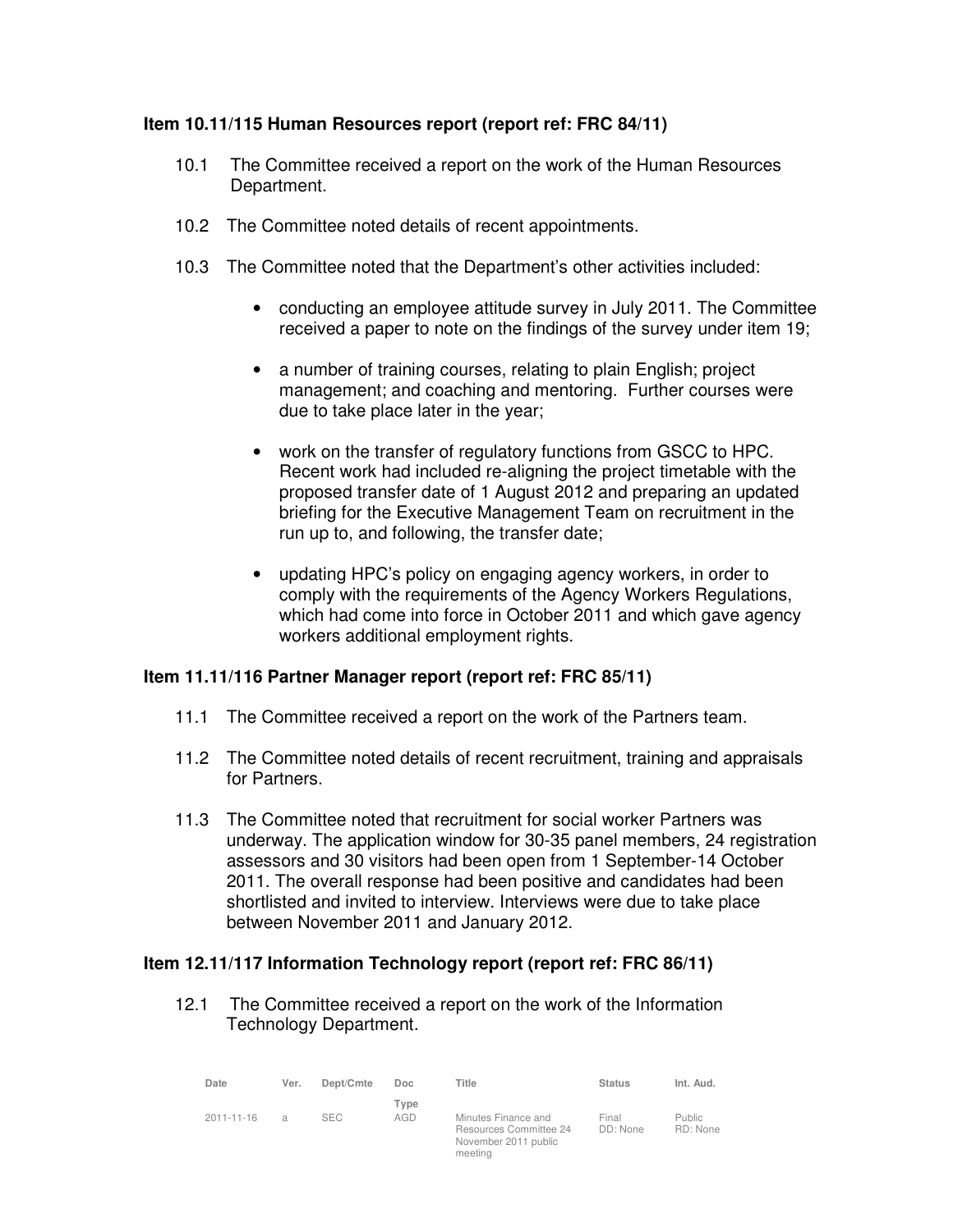- 12.2 The Committee noted the following activities:
	- a number of changes to NetRegulate had been completed;
	- the two leased office units in 33 Stannary Street had been fitted out and provided with data and telephony services. Telephone lines were due to be added to the units;
	- a new supplier had been appointed to support the HPC website and changes to the website were expected to be implemented by January 2012;
	- the online register had been subject to partial disruption on 22 November 2011. The Department had identified the issue and had been able to resolve it within 40 minutes.

## **Item 13.11/118 Operations report (report ref: FRC 87/11)**

- 13.1 The Committee received a report on Operations, covering the Registration Department, project management, facilities management and business improvement.
- 13.2 The Committee noted that the renewals process indicated that approximately 70% of each profession was renewing online.
- 13.3 The Committee noted details of progress on major projects. The Committee noted that the new Fitness to Practise case management system was currently being tested. Following an announcement by the Department of Health, the register for social workers in England was expected to open on 1 August 2012.
- 13.4 The Committee noted details of a business continuity test in the Communications Department on 17 October 2011.

#### **Item 14.11/119 Purchase order, invoice and expenses signatories (report ref: FRC 90/11)**

- 14.1 The Committee received a paper for discussion/approval from the **Executive**
- 14.2 The Committee noted that it had previously been asked to approve a list of signatories each time an employee changed. The list had been amended to list posts on the basis of work function, as opposed to listing individual employee names.
- 14.3 The Committee agreed to approve the work function based authorisation list, subject to an amendment that the note at the bottom of the list should

| Date             | Ver. | Dept/Cmte  | Doc.        | Title                                                                            | <b>Status</b>     | Int. Aud.                 |
|------------------|------|------------|-------------|----------------------------------------------------------------------------------|-------------------|---------------------------|
| $2011 - 11 - 16$ | a    | <b>SEC</b> | Type<br>AGD | Minutes Finance and<br>Resources Committee 24<br>November 2011 public<br>meeting | Final<br>DD: None | <b>Public</b><br>RD: None |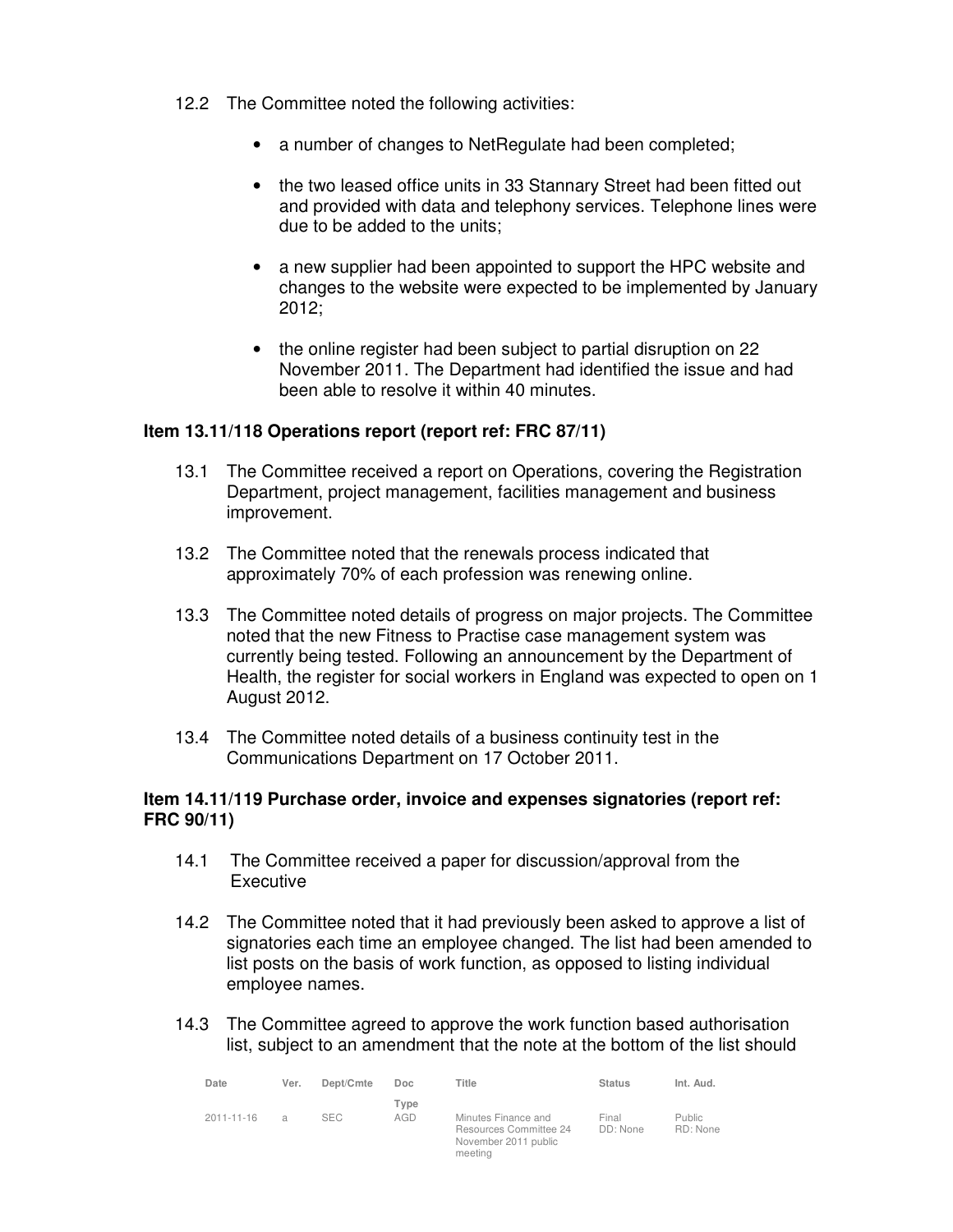read 'All amounts over £8000.00 must be signed by the budget holder and the Chief Executive.'

# **Action: GB (by 26 January 2012)**

## **Item 15.11/120 Transfer of regulatory functions from General Social Care Council to HPC (report ref: FRC 91/11)**

- 15.1 The Committee received an oral update from the Executive.
- 15.2 The Committee noted that the Education, Fitness to Practise and Registration Departments were continuing to work well with their counterparts at GSCC.
- 15.3 The Committee noted that HPC had signed a Memorandum of Understanding with the Department of Health in relation to funds for the cost of the transfer. The Committee noted that it was expected that the Department of Health would fund costs of the project to change HPC's name to the Health and Care Professions Council.
- 15.4 The Committee noted that the next financial year would be extremely busy for HPC, as work would also be needed to complete the new Fitness to Practise case management system. The opening of the register of social workers in England would coincide with the period of the Olympic Games in London. Other developments included a review of the regulation of health and social care professionals by the Law Commission and work towards regulation of herbal medicine.

## **Item 16.11/121 Council and Committee members' fees and allowances (report ref: FRC 92/11)**

- 16.1 The Committee received a paper for discussion/approval from the Executive.
- 16.2 The Committee noted that the Executive sought guidance from the Committee on whether a review of Council and Committee members' and Partners' fees and allowances should be carried out.
- 16.3 Following discussion, the Committee agreed that a review should be carried out to assist with forward planning within the Five Year Plan and that:
	- the scope of the review should cover the Chair of Council, all Council and Committee members and all Partner roles;
	- the review should consider whether there should continue to be a differential in the fee paid to Panel members and the fee paid to Panel chairs;

| Date       | Ver.           | Dept/Cmte | Doc.        | Title                                                                            | <b>Status</b>     | Int. Aud.                 |
|------------|----------------|-----------|-------------|----------------------------------------------------------------------------------|-------------------|---------------------------|
| 2011-11-16 | $\overline{a}$ | SEC.      | Type<br>AGD | Minutes Finance and<br>Resources Committee 24<br>November 2011 public<br>meeting | Final<br>DD: None | <b>Public</b><br>RD: None |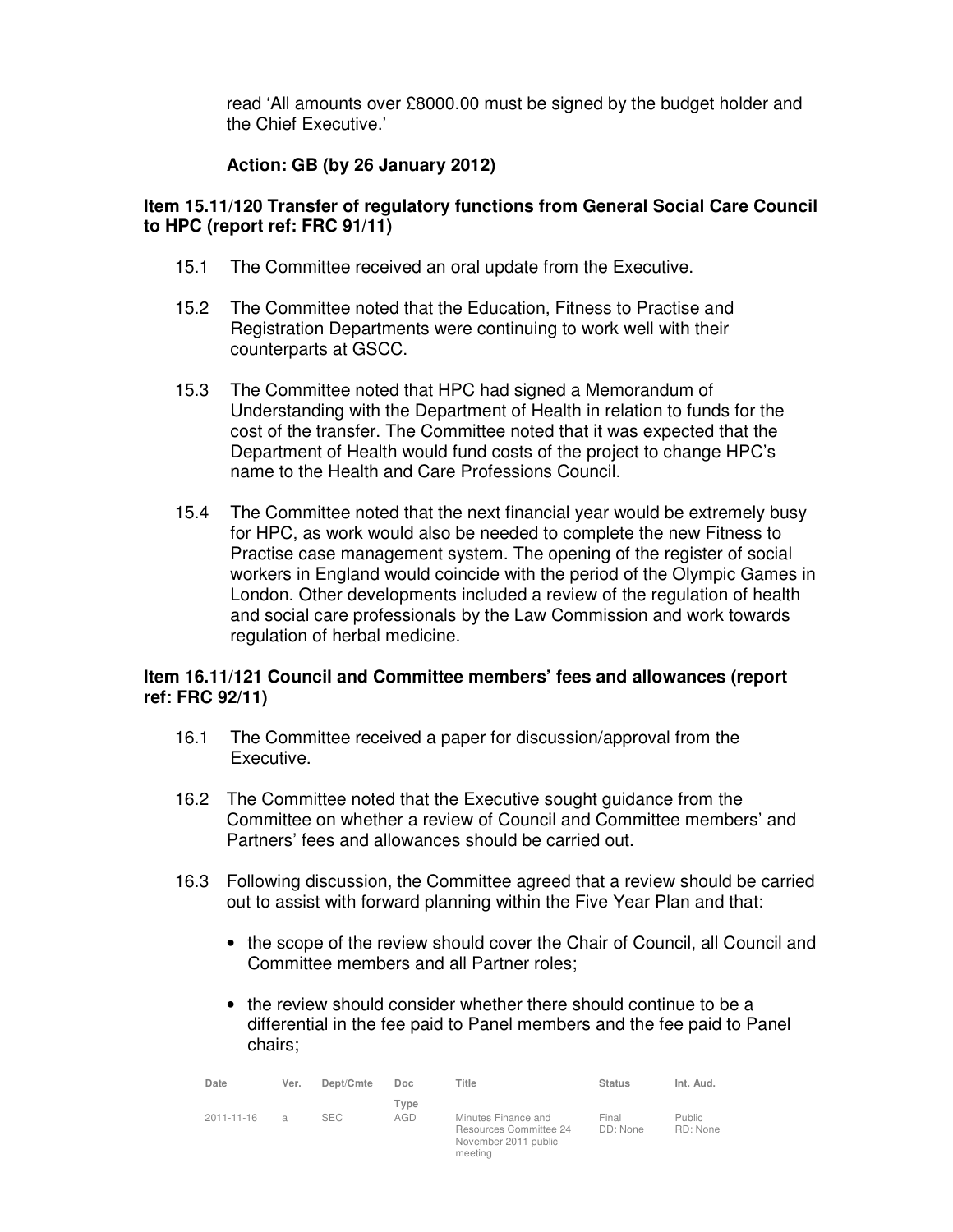- the review should be conducted by the Executive and should seek comparisons with UK regulators of healthcare professionals and similar organisations;
- it would be desirable to have small and frequent changes to the fees and allowances, instead of infrequent and larger increases. However, any increases should be based on the evidence of the review and should take account of the current economic climate; and
- the findings of the review should be reported to the meeting of the Committee on 15 March 2012.

# **Action: MJS (ongoing to 15 March 2012)**

# **Item 17.11/122 Committee representative at Audit Committee meetings (report ref: FRC 93/11)**

- 17.1 The Committee received a paper for discussion/approval from the Executive.
- 17.2 The Committee noted that, in 2006, the Finance and Resources Committee and the Audit Committee had both agreed that one of its members should observe the meetings of the other committee. The intention of the proposed arrangement was to ensure that there was no overlap or conflict between the committees when decisions were taken.
- 17.3 The Committee agreed to nominate Richard Kennett as its representative to observe the meetings of the Audit Committee.

The Committee received the following papers to note:

## **Item 19.11/123 Employee survey (report ref: FRC 95/11)**

## **Item 20.11/124 Registrant number predictions (report ref: FRC 96/11)**

The Committee received the following paper for information:

## **Item 21.11/125 Education systems and process review major project (report ref: FRC 97/11)**

| Date             | Ver. | Dept/Cmte  | Doc         | Title                                                                            | <b>Status</b>     | Int. Aud.           |
|------------------|------|------------|-------------|----------------------------------------------------------------------------------|-------------------|---------------------|
| $2011 - 11 - 16$ | a    | <b>SEC</b> | Type<br>AGD | Minutes Finance and<br>Resources Committee 24<br>November 2011 public<br>meeting | Final<br>DD: None | Public.<br>RD: None |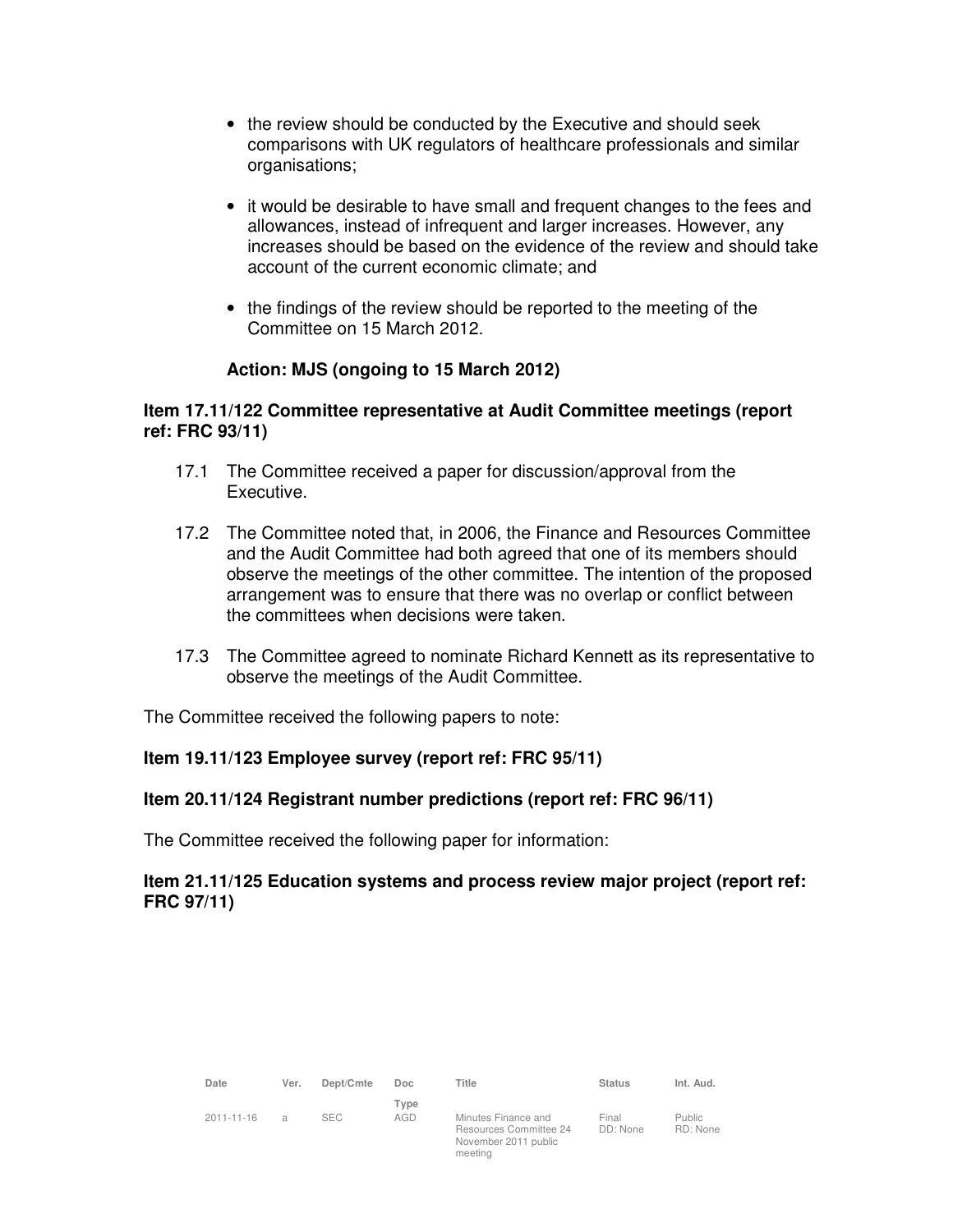#### **Item 22.11/126 Any other business**

22.1 There was no further business.

## **Item 23.11/127 Date and time of next meeting**

- 23.1 The next meeting would be held at 10.30 am on Thursday 26 January 2012.
- 23.2 Subsequent meetings of the Committee would be held at 10.30 am on:

Thursday 1 March 2012 (Remuneration Committee only) Thursday 15 March 2012 Thursday 26 April 2012 Tuesday 19 June 2012 Thursday 19 July 2012 Tuesday 11 September 2012 Tuesday 20 November 2012

#### **Resolution**

The Committee agreed to adopt the following resolution:

'The Committee hereby resolves that the remainder of the meeting shall be held in private, because the matters being discussed relate to one or more of the following;

- (1) information relating to a registrant, former registrant or applicant for registration;
- (2) information relating to an employee or officer holder, former employee or applicant for any post or office;
- (3) the terms of, or expenditure under, a tender or contract for the purchase or supply of goods or services or the acquisition or disposal of property;
- (4) negotiations or consultation concerning labour relations between the Council and its employees;
- (5) any issue relating to legal proceedings which are being contemplated or instituted by or against the Committee or the Council;
- (6) action being taken to prevent or detect crime or to prosecute offenders;
- (7) the source of information given to the Committee in confidence; or
- (8) any other matter which, in the opinion of the Chair, is confidential or the public disclosure of which would prejudice the effective discharge of the Committee's or Council's functions.'

| Date             | Ver. | Dept/Cmte  | Doc         | Title                                                                            | <b>Status</b>     | Int. Aud.           |
|------------------|------|------------|-------------|----------------------------------------------------------------------------------|-------------------|---------------------|
| $2011 - 11 - 16$ | a    | <b>SEC</b> | Type<br>AGD | Minutes Finance and<br>Resources Committee 24<br>November 2011 public<br>meeting | Final<br>DD: None | Public.<br>RD: None |